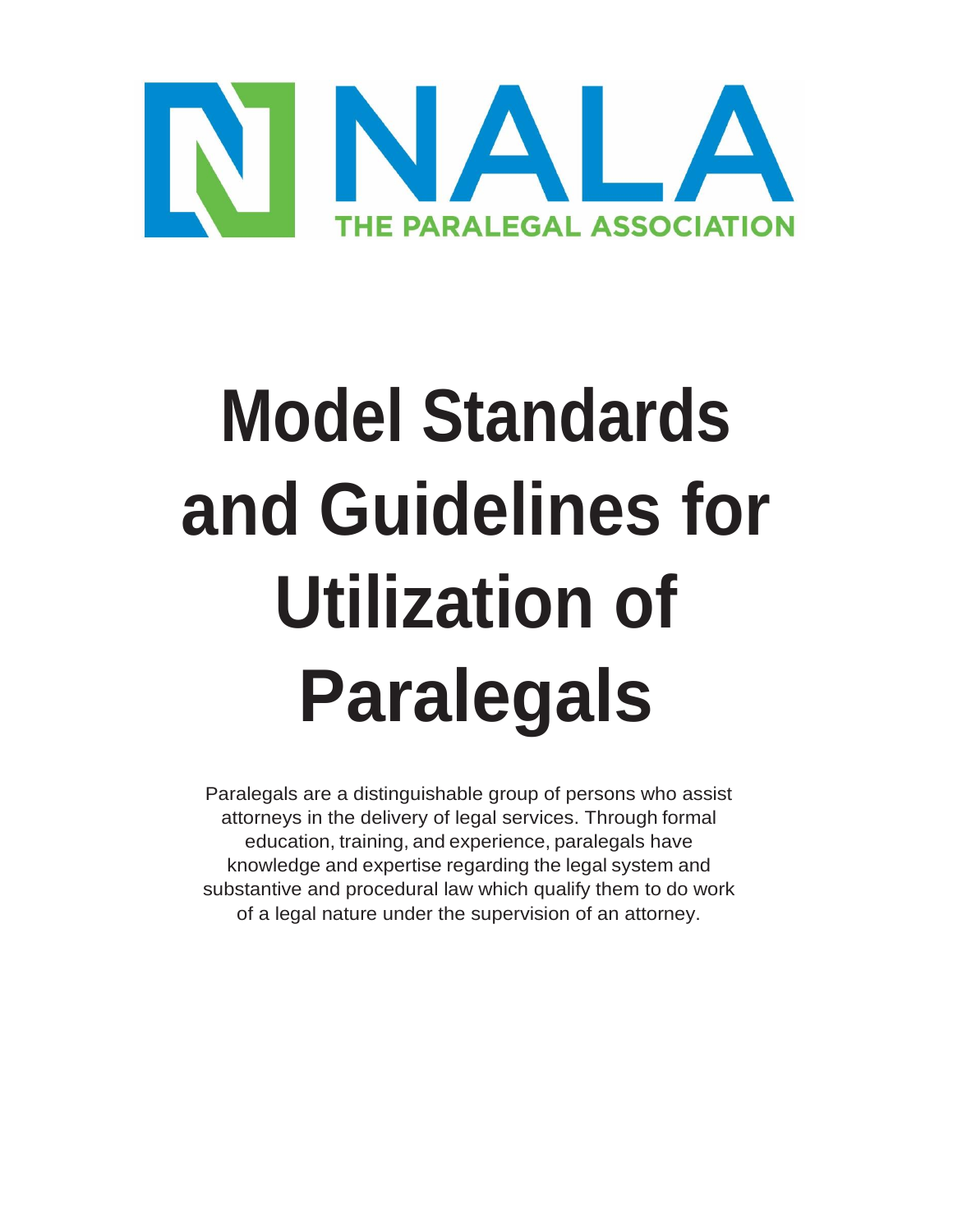# **Contents**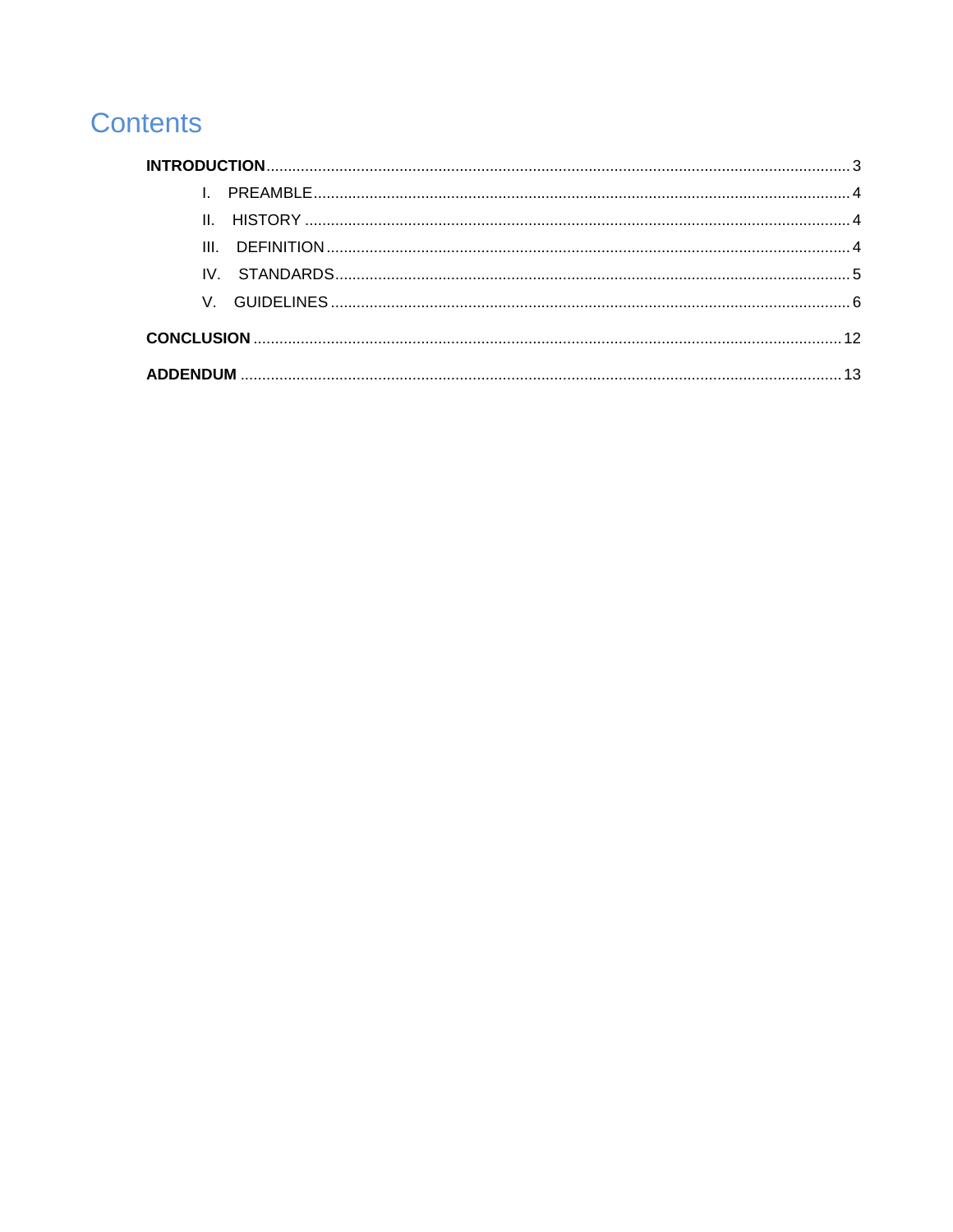# **Model Standards and Guidelines for Utilization of Paralegals**

### **INTRODUCTION**

The purpose of this annotated version of NALA – The Paralegal Association's Model Standards and Guidelines for the Utilization of Paralegals (the Model) is to provide references to the existing case law and other authorities where the underlying issues have been considered. The authorities cited will serve as a basis upon which conduct of a paralegal may be analyzed as proper or improper.

The Model represents a statement of how the paralegal may function. The Model is not intended to be a comprehensive or exhaustive list of the proper duties of a paralegal. Rather, they are designed as guides to what may or may not be proper conduct for the paralegal. In formulating the Model, the reasoning and rules of law in many reported decisions of disciplinary cases and unauthorized practice of law cases have been analyzed and considered. In addition, the provisions of the American Bar Association's Model Rules of Professional Conduct, as well as the ethical promulgations of various state courts and bar associations, have been considered in the development of the Model.

This Model forms a sound basis for the paralegal and the supervising attorney to follow. This Model will serve as a comprehensive resource document and as a definitive, well-reasoned guide to those considering voluntary standards and guidelines for paralegals.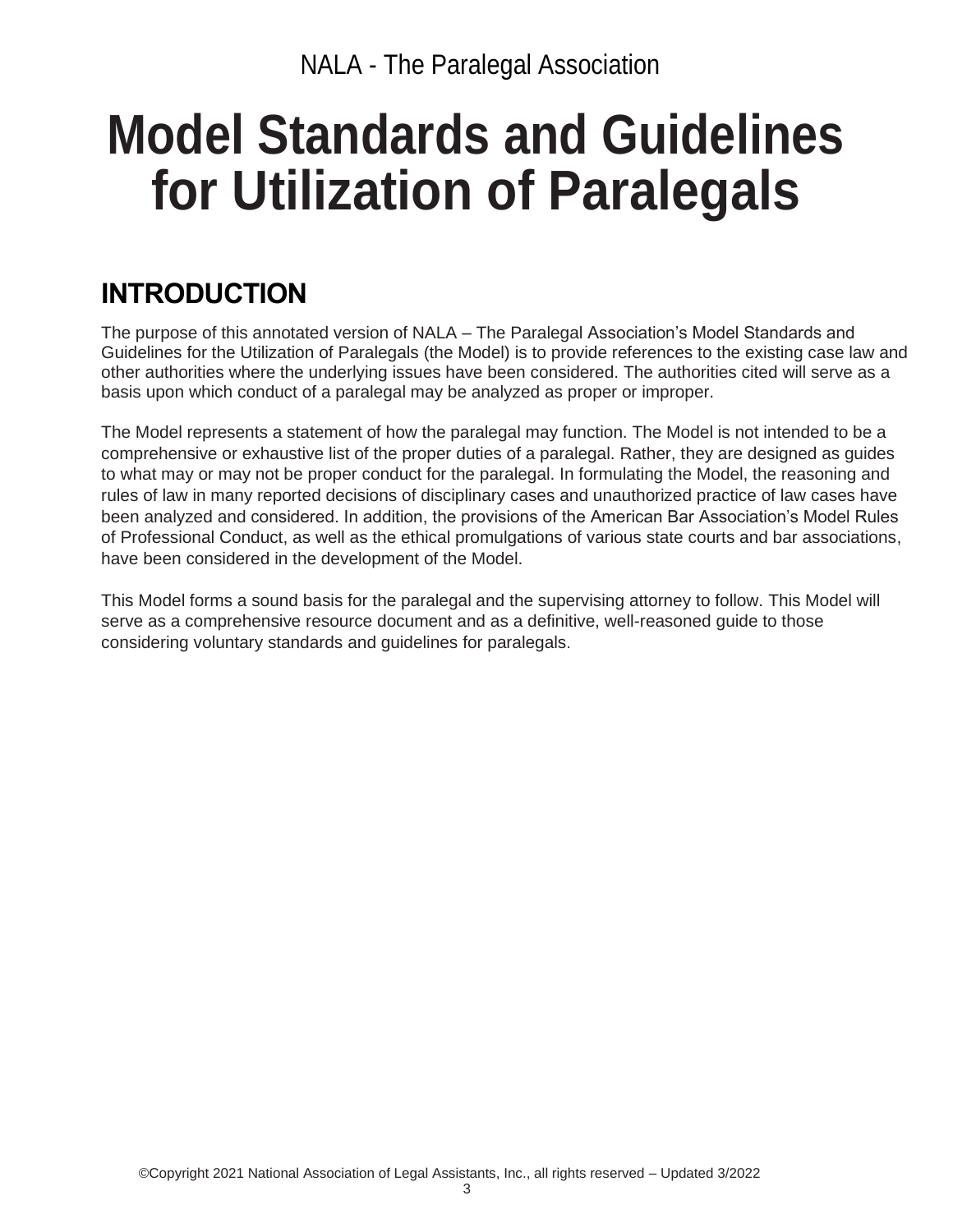#### **I. PREAMBLE**

Proper utilization of the services of paralegals contributes to the delivery of cost-effective, highquality legal services. Paralegals and the legal profession should be assured that measures exist for identifying paralegals and their role in assisting attorneys in the delivery of legal services. Therefore, the National Association of Legal Assistants, Inc., hereby adopts these Standards and Guidelines as an educational document for the benefit of paralegals and the legal profession.

The three most frequently raised questions concerning paralegals are: (1) How do you define a paralegal? (2) Who is qualified to be identified as a paralegal? and (3) What duties may a paralegal perform? The definition adopted by NALA answers the first question. The Model sets forth minimum education, training, and experience through standards which will assure that an individual utilizing the title "legal assistant" or "paralegal" has the qualifications to be held out to the legal community and the public in that capacity. The Model identifies those acts which the reported cases hold to be forbidden and give examples of services which the paralegal may perform under the supervision of a licensed attorney.

This Model constitutes a statement relating to services performed by paralegals, as defined herein, as approved by court decisions and other sources of authority. The purpose of the Model is not to place limitations or restrictions on the paralegal profession. Rather, the Model is intended to outline for the legal profession an acceptable course of conduct. Voluntary recognition and utilization of the Standards and Guidelines will benefit the entire legal profession and the public it serves.

#### **II. HISTORY**

NALA adopted this Model in 1984. At the same time, the following definition of a legal assistant was adopted:

Legal assistants, also known as paralegals, are a distinguishable group of persons who assist attorneys in the delivery of legal services. Through formal education, training, and experience, legal assistants have knowledge and expertise regarding the legal system and substantive and procedural law which qualify them to do work of a legal nature under the supervision of an attorney.

Historically, there have been similar definitions adopted by various legal professional organizations. Recognizing the need for one clear definition, the NALA membership approved a resolution in July 2001 to adopt the paralegal definition of the American Bar Association. This definition continues to be used today.

#### **III. DEFINITION**

A legal assistant or paralegal is a person qualified by education, training, or work experience who is employed or retained by a lawyer, law office, corporation, governmental agency, or other entity who performs specifically delegated substantive legal work for which a lawyer is responsible (Adopted by the ABA in 1997).

The ABA adopted a revised definition in 2020, removing the term "legal assistant." NALA realizes that the term legal assistant and paralegal ae used in the United States. NALA recognizes and supports paralegals, regardless of title; however, as an organization, we primarily use the term paralegal.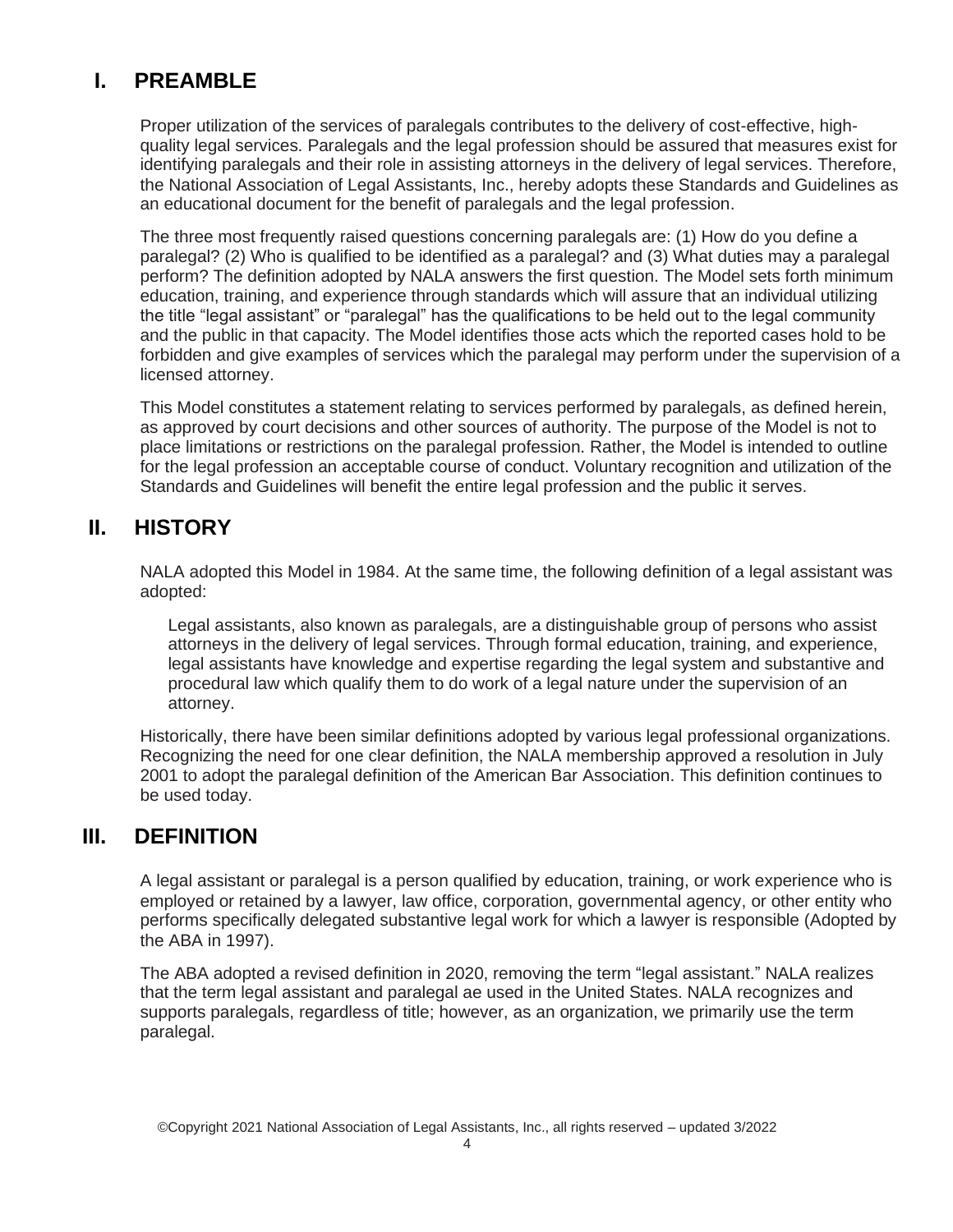#### **COMMENT**

This definition emphasizes the knowledge and expertise of paralegals in substantive and procedural law obtained through education and work experience. It further defines a paralegal as the professional working under the supervision of an attorney as distinguished from a nonlawyer who delivers services directly to the public without any intervention or review of work product by an attorney. Such unsupervised services, unless authorized by court or agency rules, constitute the unauthorized practice of law.

Statutes, court rules, case law, and bar association documents are additional sources for legal assistant or paralegal definitions. In applying the Standards and Guidelines, it is important to remember that they were developed to apply to the paralegal as defined herein. Lawyers should refrain from labeling those as paralegals or legal assistants who do not meet the criteria set forth in this definition and/or the definitions set forth by state rules, guidelines, or bar associations. Labeling secretaries and other administrative staff as legal assistants/paralegals is inaccurate.

For billing purposes, the services of a legal secretary are considered part of overhead costs and are not recoverable in fee awards. However, the courts have held that fees for paralegal services are recoverable, as long as they are not clerical functions, such as organizing files, copying documents, checking docket, updating files, checking court dates, and delivering papers. As established in *Missouri v. Jenkins* (491 U.S.274, 109 S.Ct. 2463, 2471, n.10 (1989)), tasks performed by legal assistants must be substantive in nature which, absent the legal assistant, the attorney would perform.

There are also case law and Supreme Court Rules addressing the issue of a disbarred attorney serving in the capacity of a paralegal.

#### **IV. STANDARDS**

A paralegal should meet certain minimum qualifications. The following standards may be used to determine an individual's qualifications as a paralegal:

- Successful completion of the Certified Paralegal (CP) certifying examination of NALA;
- Graduation from an ABA approved program of study for paralegals;
- Graduation from a course of study for paralegals which is institutionally accredited but not ABA approved, and which requires not less than the equivalent of 60 semester hours of classroom study;
- Graduation from a course of study for paralegals, other than those set forth above, plus not less than six months of in-house training as a paralegal;
- A baccalaureate degree in any field, plus not less than six months in-house training as a paralegal;
- A minimum of three years of law-related experience under the supervision of an attorney, including at least six months of in-house training as a paralegal; or
- Two years of in-house training as a paralegal.

For purposes of this Model, "in-house training as a paralegal" means attorney education of the employee concerning paralegal duties. In addition to review and analysis of assignments, the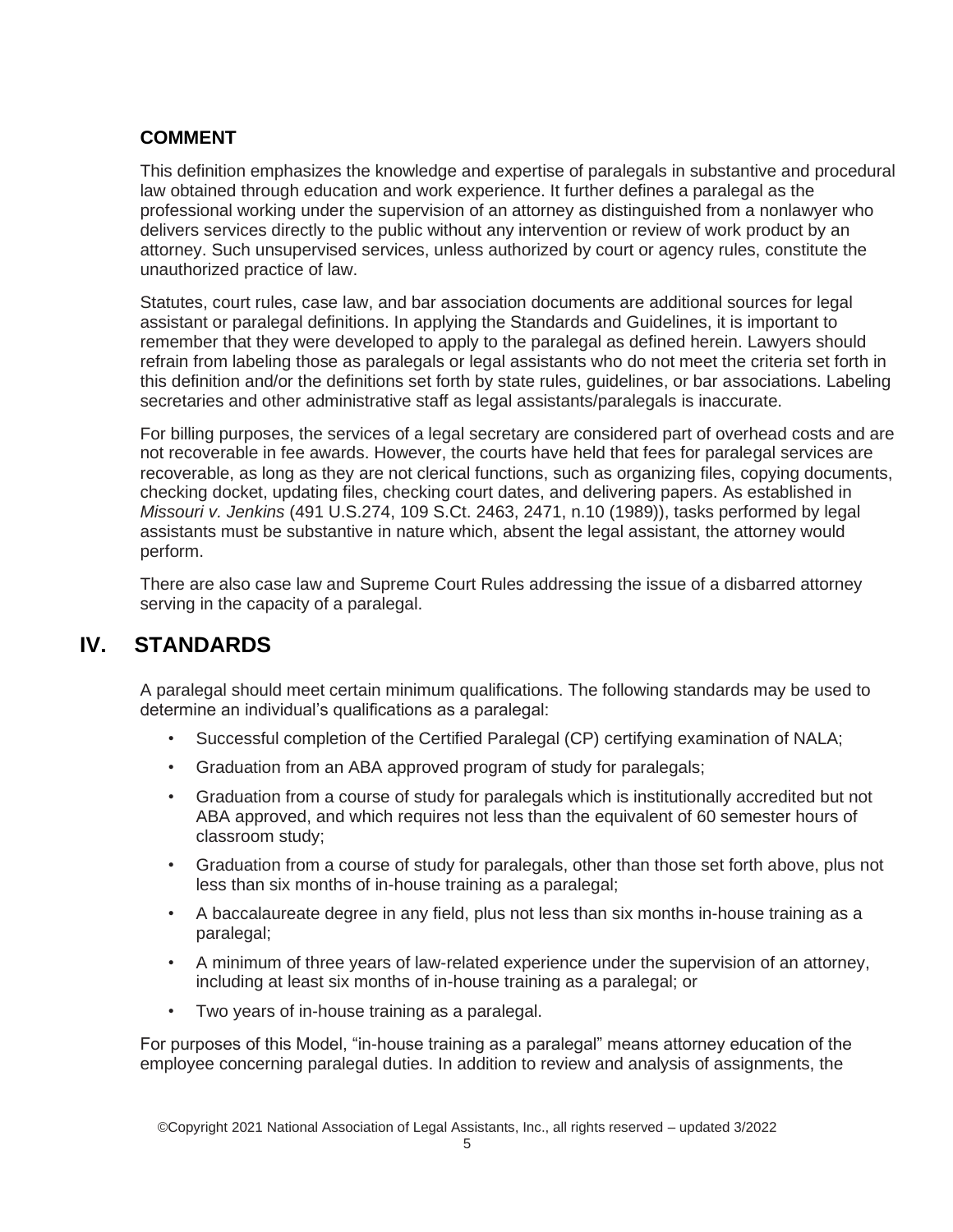paralegal should receive a reasonable amount of instruction directly related to the duties and obligations of the paralegal.

#### **COMMENT**

This Model sets forth minimum qualifications for a paralegal. These minimum qualifications, as adopted, recognize legal related work backgrounds and formal education backgrounds, both of which provide the paralegal with a broad base in exposure to and knowledge of the legal profession. This background is necessary to assure the public and the legal profession that the employee identified as a paralegal is qualified.

The Certified Paralegal (CP) Exam, established by NALA in 1976, is a voluntary nationwide certification program for paralegals. The CP designation is a statement to the legal profession and the public that the paralegal has met the high levels of knowledge and professionalism required by NALA's certification program. Continuing education requirements, which all Certified Paralegals must meet, assure that high standards are maintained. The CP designation has been recognized as a means of establishing the qualifications of a paralegal in Supreme Court Rules, state court, and bar association standards and utilization guidelines.

On April 30, 2014, The National Commission for Certifying Agencies (NCCA) granted accreditation to the NALA Certified Paralegal Program for demonstrating compliance with the NCCA Standards for the Accreditation of Certification Programs.

NCCA is the accrediting body of the Institute for Credentialing Excellence. The NCCA Standards were created to ensure certification programs adhere to modern standards of practice for the certification industry. The NALA Certified Paralegal program joins an elite group of more than 120 organizations representing over 270 certification programs that have received and maintained NCCA accreditation. The accreditation requires annual reports and renewal every five years to ensure standards.

Certification through NALA is available to all paralegals meeting the educational and experience requirements. Certified Paralegals may also pursue advanced certification in specialty practice areas through the ACP, Advanced Certified Paralegal, credentialing program. Paralegals may also pursue certification based on state laws and procedures in California, Florida, Louisiana, North Carolina, and Texas.

#### **V. GUIDELINES**

These guidelines relating to standards of performance and professional responsibility are intended to aid paralegals and attorneys. The ultimate responsibility rests with an attorney who employs paralegals to educate them with respect to the duties they are assigned and to supervise the manner in which such duties are accomplished.

#### **COMMENT**

In general, a paralegal is allowed to perform any task which is properly delegated and supervised by an attorney, as long as the attorney is ultimately responsible to the client and assumes complete professional responsibility for the work product.

ABA Model Rules of Professional Conduct, Rule 5.3 provides: With respect to a nonlawyer employed or retained by or associated with a lawyer:

a) a partner in a law firm shall make reasonable efforts to ensure that the firm has in effect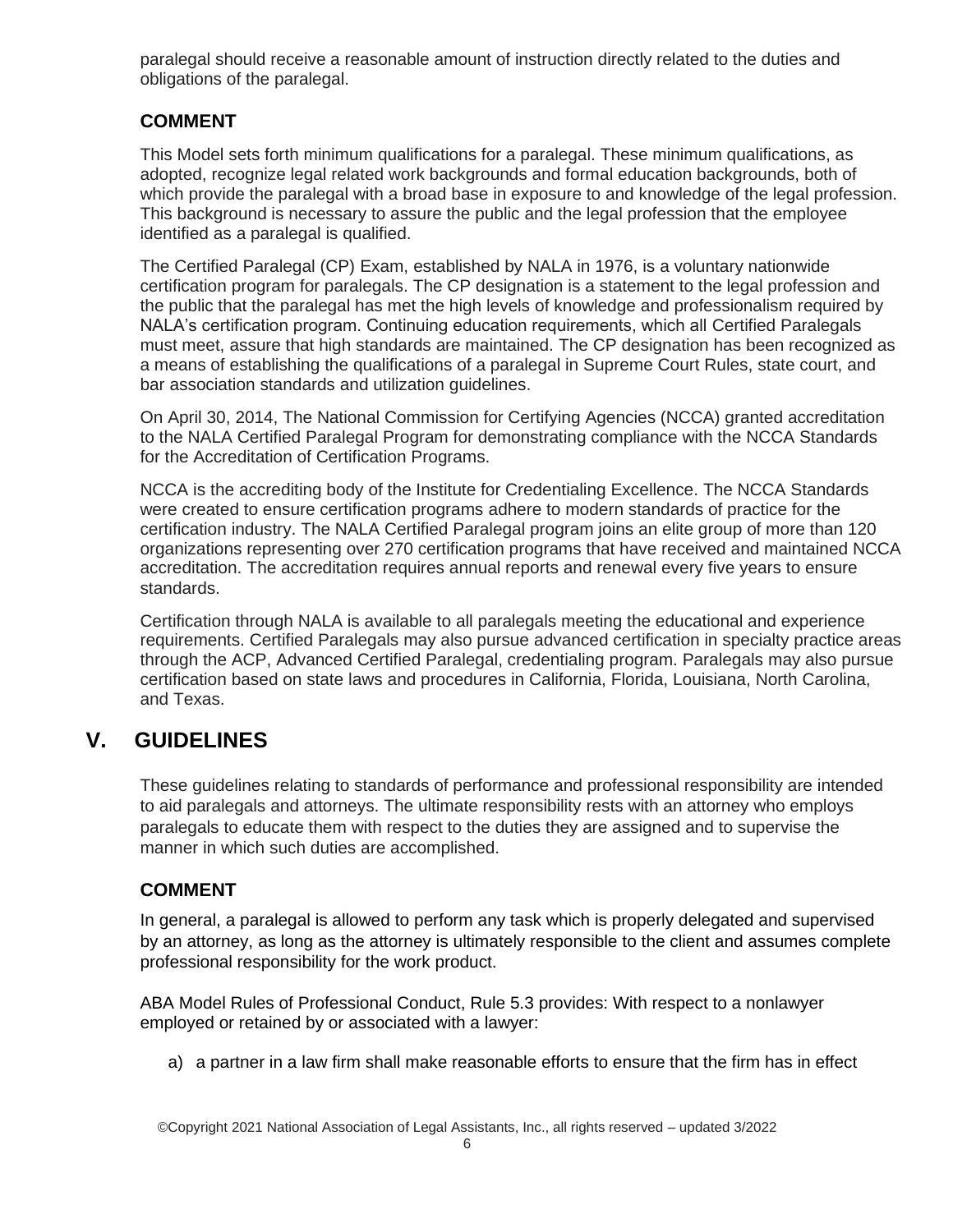measures giving reasonable assurance that the person's conduct is compatible with the professional obligations of the lawyer;

- b) a lawyer having direct supervisory authority over the nonlawyer shall make reasonable efforts to ensure that the person's conduct is compatible with the professional obligations of the lawyer; and
- c) a lawyer shall be responsible for conduct of such a person that would be a violation of the Rules of Professional Conduct if engaged in by a lawyer if:
	- 1) the lawyer orders or, with the knowledge of the specific conduct, ratifies the conduct involved; or
	- 2) the lawyer is a partner in the law firm in which the person is employed, or has direct supervisory authority over the person, and knows of the conduct at a time when its consequences can be avoided or mitigated but fails to take reasonable remedial action.

There are many interesting and complex issues involving the use of paralegals. In any discussion of the proper role of a paralegal, attention must be directed to what constitutes the practice of law. Proper delegation to paralegals is further complicated and confused by the lack of an adequate definition of the practice of law.

Kentucky became the first state to adopt a Paralegal Code by Supreme Court Rule. This Code sets forth certain exclusions to the unauthorized practice of law:

For purposes of this rule, the unauthorized practice of law shall not include any service rendered involving legal knowledge or advice, whether representation, counsel or advocacy, in or out of court, rendered in respect to the acts, duties, obligations, liabilities, or business relations of the one requiring services where:

- The client understands that the paralegal is not a lawyer;
- The lawyer supervises the paralegal in the performance of his or her duties; and
- The lawyer remains fully responsible for such representation including all actions taken or not taken in connection therewith by the paralegal to the same extent as if such representation had been furnished entirely by the lawyer and all such actions had been taken or not taken directly by the attorney (*Paralegal Code*, Ky.S.Ct.R3.700, Sub-Rule 2).

South Dakota Supreme Court Rule 97-25 Utilization Rule a(4) states: The attorney remains responsible for the services performed by the legal assistant to the same extent as though such services had been furnished entirely by the attorney and such actions were those of the attorney.

#### **GUIDELINE 1**

Paralegals should:

- Disclose their status as paralegals at the outset of any professional relationship with a client, other attorneys, a court or administrative agency or personnel thereof, or members of the general public;
- Preserve the confidences and secrets of all clients; and
- Understand the attorney's Rules of Professional Responsibility and these Guidelines in order to avoid any action which would involve the attorney in a violation of the Rules or give the appearance of professional impropriety.

#### **COMMENT**

Routine early disclosure of the paralegal's status when dealing with persons outside the attorney's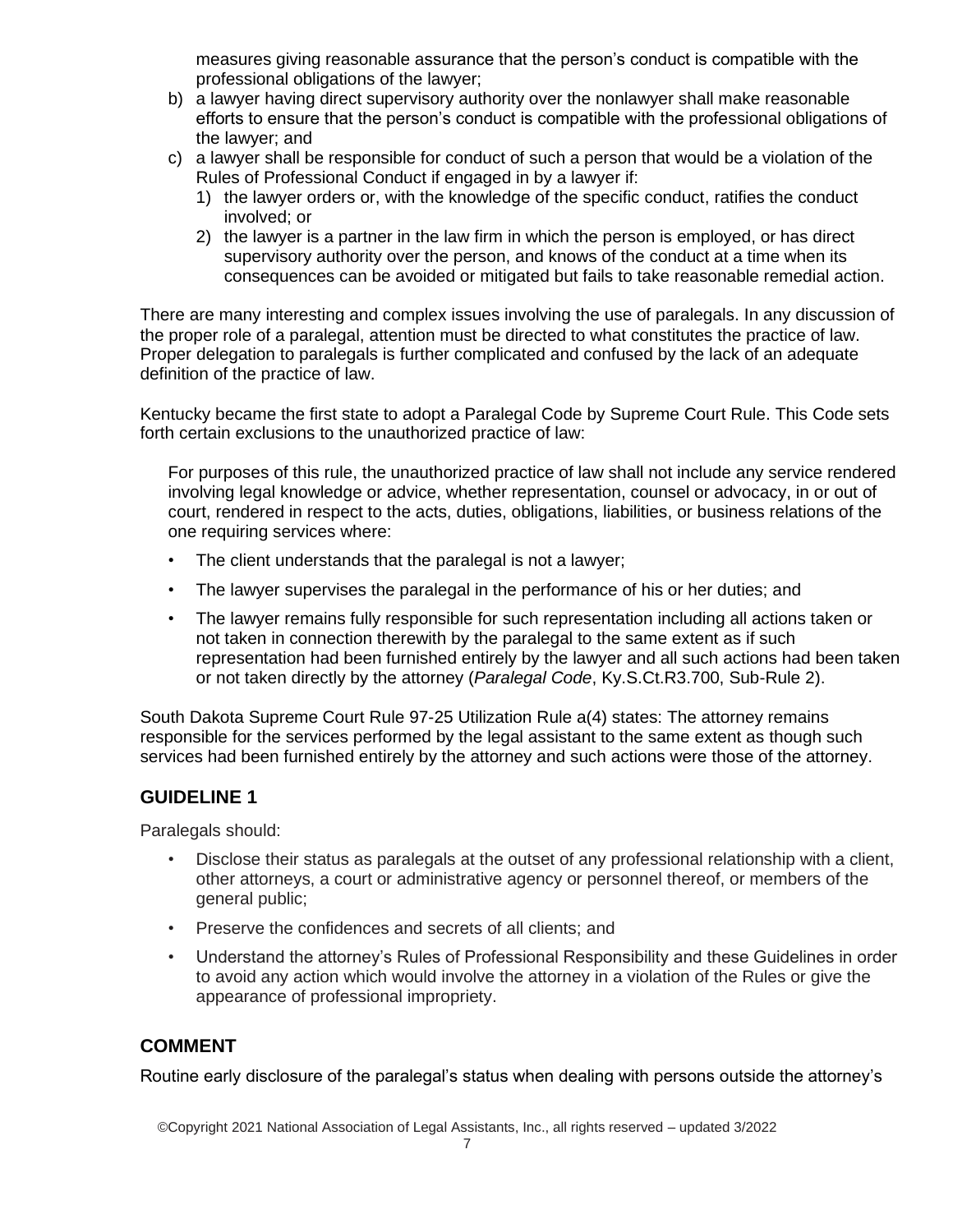office is necessary to assure that there will be no misunderstanding as to the responsibilities and role of the paralegal. Disclosure may be made in any way that avoids confusion. If the person dealing with the paralegal already knows of the paralegal's status, further disclosure is unnecessary. If at any time in written or oral communication the paralegal becomes aware that the other person may believe the paralegal is an attorney, immediate disclosure should be made as to the paralegal's status.

The attorney should exercise care that the paralegal preserves and refrains from using any confidence or secrets of a client and should instruct the paralegal not to disclose or use any such confidences or secrets.

The paralegal must take any and all steps necessary to prevent conflicts of interest and fully disclose such conflicts to the supervising attorney. Failure to do so may jeopardize both the attorney's representation of the client and the case itself.

Guidelines for the Utilization of Legal Assistant Services adopted December 3, 1994, by the Washington State Bar Association Board of Governors states:

Guideline 7: A lawyer shall take reasonable measures to prevent conflicts of interest resulting from a legal assistant's other employment or interest insofar as such other employment or interests would present a conflict of interest if it were that of the lawyer.

*In Re Complex Asbestos Litigation* (232 Cal. App. 3d 572 (Cal. 1991)), addresses the issue wherein a law firm was disqualified due to possession of attorney-client confidences by a legal assistant employee resulting from previous employment by opposing counsel.

In Oklahoma, in an order issued July 12, 2001, in the matter of *Mark A. Hayes, M.D. v. Central States Orthopedic Specialists, Inc.*, a Tulsa County District Court Judge disqualified a law firm from representation of a client on the basis that an ethical screen was an impermissible device to protect from disclosure confidences gained by a nonlawyer employee while employed by another law firm. In applying the same rules that govern attorneys, the court found that the Rules of Professional Conduct pertaining to confidentiality apply to nonlawyers who leave firms with actual knowledge of material, confidential information, and a screening device is not an appropriate alternative to the imputed disqualification of an incoming legal assistant who has moved from one firm to another during ongoing litigation and has actual knowledge of material, confidential information. The decision was appealed, and the Oklahoma Supreme Court determined that, under certain circumstances, screening is an appropriate management tool for nonlawyer staff.

In 2004, the Nevada Supreme Court also addressed this issue at the urging of the state's paralegals. The Nevada Supreme Court granted a petition to rescind the Court's 1997 ruling in *Ciaffone v. District Court*. In this case, the court clarified the original ruling, stating "mere opportunity to access confidential information does not merit disqualification." The opinion stated instances in which screening may be appropriate and listed minimum screening requirements. The opinion also set forth guidelines that a district court may use to determine if screening has been or may be effective. These considerations are:

- Substantiality of the relationship between the former and current matters
- The time elapsed between the matters
- Size of the firm
- Number of individuals presumed to have confidential information
- Nature of their involvement in the former matter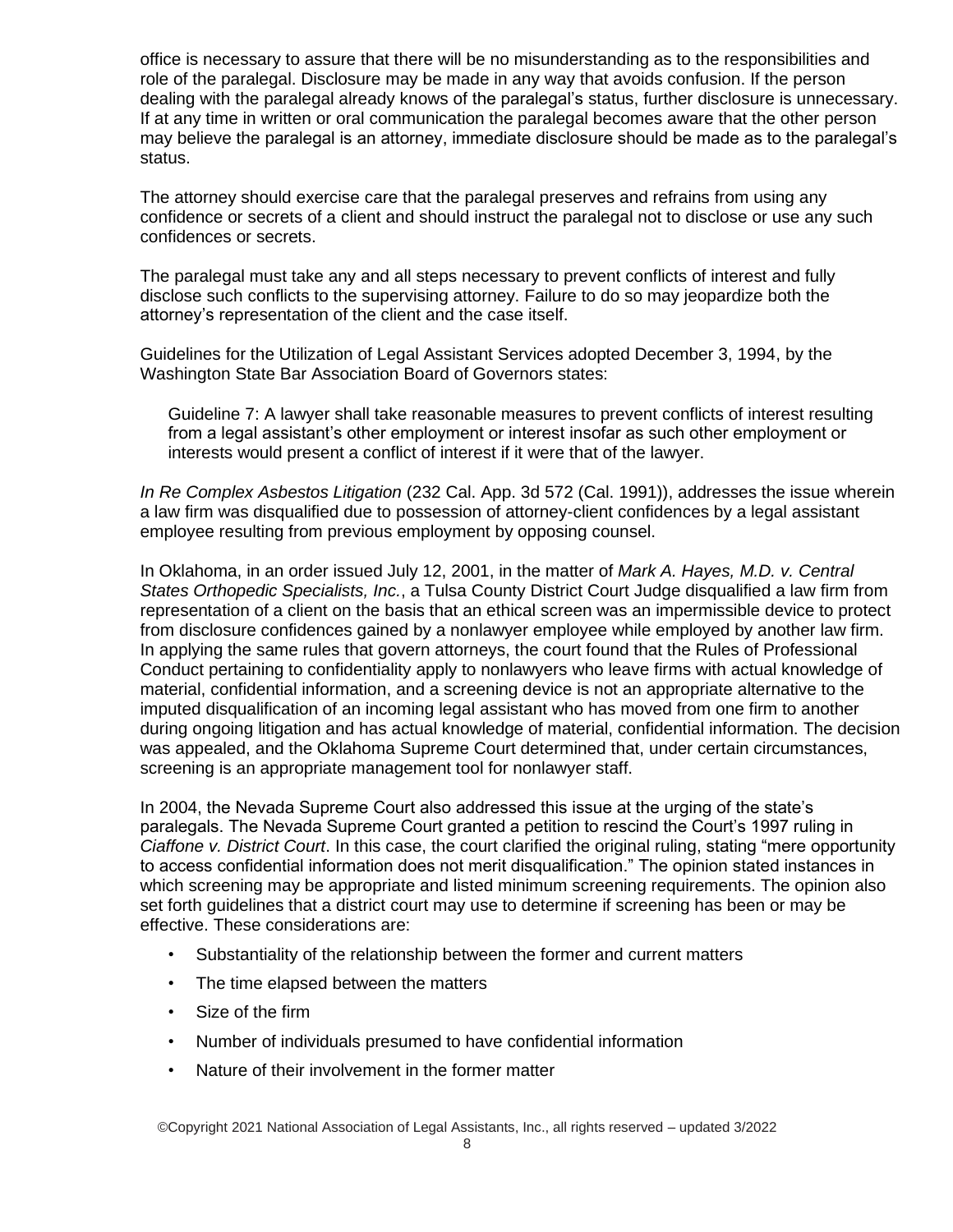- Timing and features of any measures taken to reduce the danger of disclosure
- Whether the old firm and the new firm represent adverse parties in the same proceeding rather than in different proceedings

The ultimate responsibility for compliance with approved standards of professional conduct rests with the supervising attorney. The burden rests upon the attorney who employs a paralegal to educate the latter with respect to the duties which may be assigned and then to supervise the manner in which the paralegal carries out such duties. However, this does not relieve the paralegal from an independent obligation to refrain from illegal conduct. Additionally, and notwithstanding that the Rules are not binding upon nonlawyers, the very nature of a paralegal's employment imposes an obligation not to engage in conduct which would involve the supervising attorney in a violation of the Rules.

Attorneys must make sufficient background investigation of the prior activities, character, and integrity of their paralegals. Further, attorneys must take all measures necessary to avoid and fully disclose conflicts of interest due to other employment or interests. Failure to do so may jeopardize both the attorney's representation of the client and the case itself.

Paralegal associations strive to maintain the high level of integrity and competence expected of the legal profession and, further, strive to uphold the high standards of ethics. NALA's Code of Ethics and Professional Responsibility states "A paralegal's conduct is guided by bar associations' codes of professional responsibility and rules of professional conduct."

On August 6, 2012, the American Bar Association approved revisions to the Model Rules of Professional Conduct, many of which specifically relate to technology. Changes include the Comment on Rule 1.1 Competence. The change to the Comment, now section 8 on Maintaining Competence, states:

To maintain the requisite knowledge and skill, a lawyer should keep abreast of changes in the law and its practice, including the benefits and risks associated with relevant technology, engage in continuing study and education and comply with all continuing legal education requirements to which the lawyer is subject.

With the increasing reliance on technology and the movement of the courts toward electronic filing and eDiscovery, it is imperative that paralegals hold to the highest standards of professional and technological competence.

#### **GUIDELINE 2**

Paralegals should not: establish attorney-client relationships; set legal fees; give legal opinions or advice; or represent a client before a court, unless authorized to do so by said court; nor engage in, encourage, or contribute to any act which could constitute the unauthorized practice law.

#### **COMMENT**

Case law, court rules, codes of ethics and professional responsibilities, as well as bar ethics opinions now hold which acts can and cannot be performed by a paralegal. Generally, the determination of what acts constitute the unauthorized practice of law is made by state supreme courts.

Numerous cases exist relating to the unauthorized practice of law. Courts have gone so far as to prohibit the paralegal from preparation of divorce kits and assisting in preparation of bankruptcy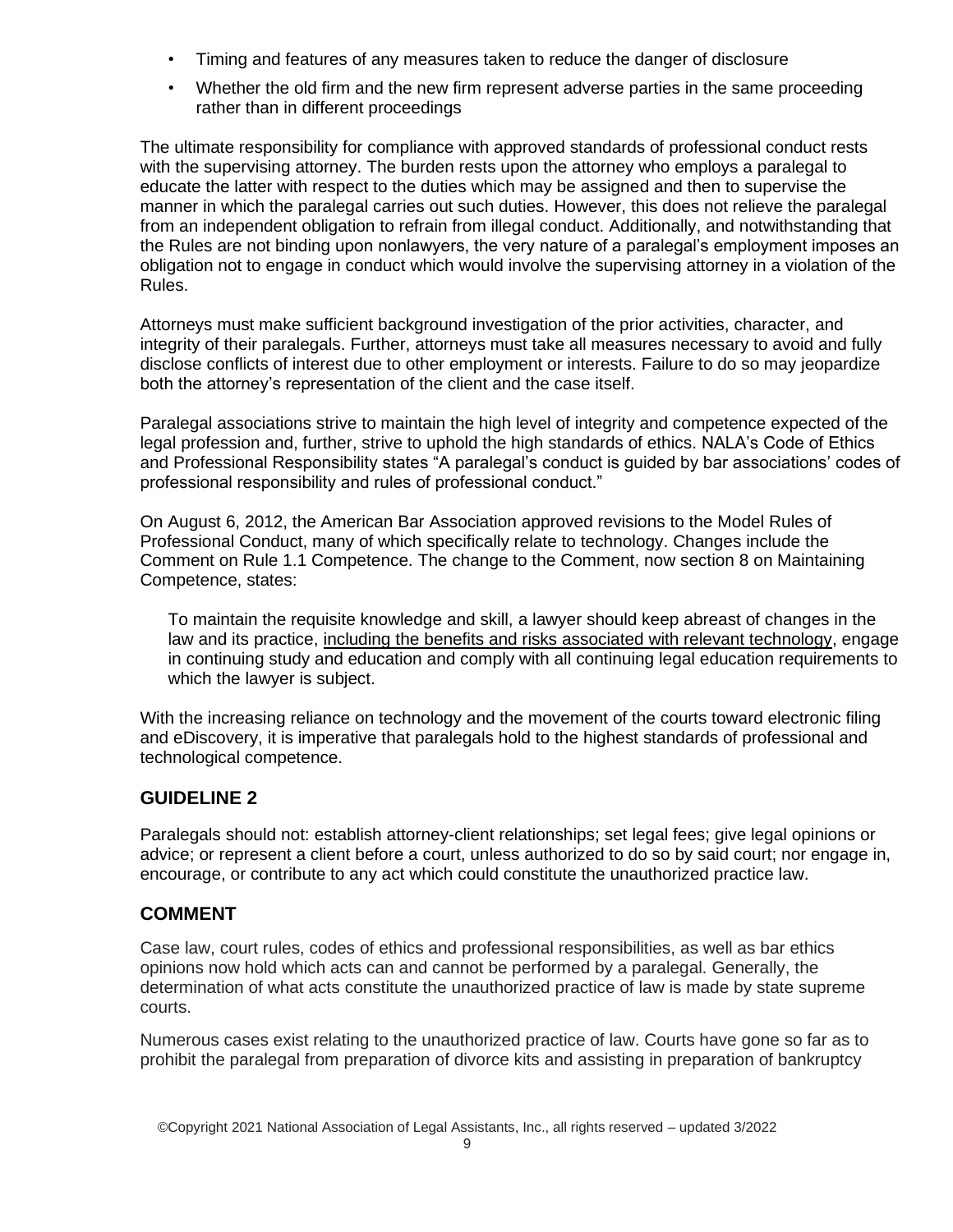forms and, more specifically, from providing basic information about procedures and requirements, deciding where information should be placed on forms, and responding to questions from debtors regarding the interpretation or definition of terms.

Cases have identified certain areas in which an attorney has a duty to act, but it is interesting to note that none of these cases state that it is improper for an attorney to have the initial work performed by the paralegal. This again points out the importance of adequate supervision by the employing attorney.

An attorney can be found to have aided in the unauthorized practice of law when delegating acts which cannot be performed by a paralegal.

#### **GUIDELINE 3**

Paralegals may perform services for an attorney in the representation of a client, provided:

- The services performed by the paralegal do not require the exercise of independent professional legal judgment;
- The attorney maintains a direct relationship with the client and maintains control of all client matters;
- The attorney supervises the paralegal;
- The attorney remains professionally responsible for all work on behalf of the client, including any actions taken or not taken by the paralegal in connection therewith; and
- The services performed supplement, merge with, and become the attorney's work product.

#### **COMMENT**

Paralegals, whether employees or independent contractors, perform services for the attorney in the representation of a client. Attorneys should delegate work to paralegals commensurate with their knowledge and experience and provide appropriate instruction and supervision concerning the delegated work, as well as ethical acts of their employment. Ultimate responsibility for the work product of a paralegal rests with the attorney. However, a paralegal must use discretion and professional judgment and must not render independent legal judgment in place of an attorney.

The work product of a paralegal is subject to civil rules governing discovery of materials prepared in anticipation of litigation, whether the paralegal is viewed as an extension of the attorney or as another representative of the party itself (Fed.R.Civ.P. 26 (b) (3) and (5)).

#### **GUIDELINE 4**

In the supervision of a paralegal, consideration should be given to:

- Designating work assignments that correspond to the paralegal's abilities, knowledge, training, and experience;
- Educating and training the paralegal with respect to professional responsibility, local rules and practices, and firm policies;
- Monitoring the work and professional conduct of the paralegal to ensure that the work is substantively correct and timely performed;
- Providing continuing education for the paralegal in substantive matters through courses, institutes, workshops, seminars, and in-house training; and
- Encouraging and supporting membership and active participation in professional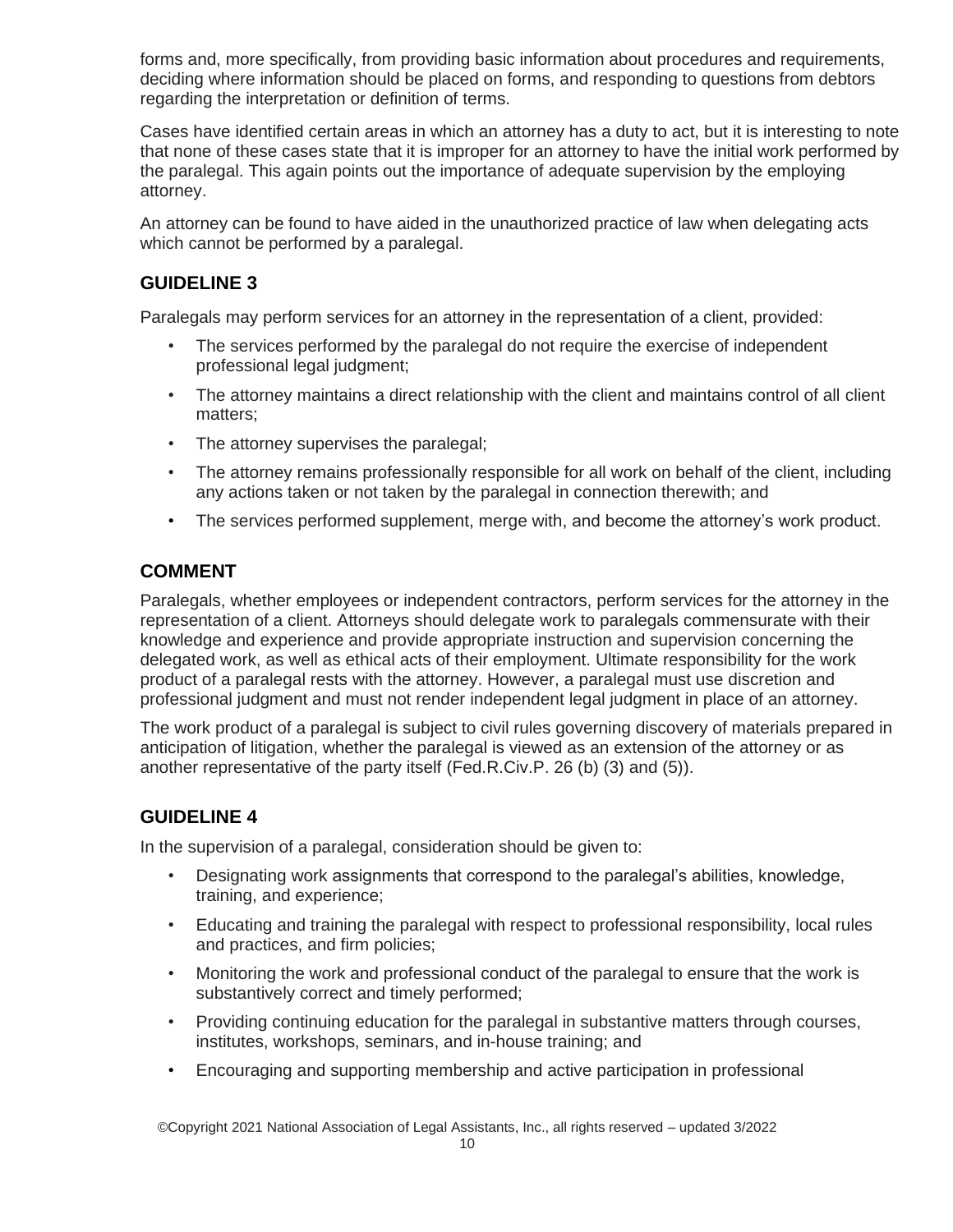organizations.

#### **COMMENT**

Attorneys are responsible for the actions of their employees in both malpractice and disciplinary proceedings. In the vast majority of cases, the courts have not censured attorneys for a particular act delegated to the paralegal, but rather, have been critical of and imposed sanctions against attorneys for failure to adequately supervise the paralegal. The attorney's responsibility for supervision of paralegals must be more than a willingness to accept responsibility and liability for the paralegals' work. Supervision of a paralegal must be offered in both the procedural and substantive legal areas. The attorney must delegate work based upon the education, knowledge, and abilities of the paralegal and must monitor the work product and conduct of the paralegal to ensure that the work performed is substantively correct and competently performed in a professional manner.

Michigan State Board of Commissioners has adopted Guidelines for the Utilization of Legal Assistants (April 23, 1993). These guidelines, in part, encourage employers to support legal assistant participation in continuing education programs to ensure that the legal assistant remains competent in the fields of practice in which the legal assistant is assigned.

The working relationship between the lawyer and the paralegal should extend to cooperative efforts on public service activities wherever possible. Participation in pro bono activities is encouraged in ABA Guideline 10.

#### **GUIDELINE 5**

In the supervision, except as otherwise provided by statute, court rule or decision, administrative rule or regulation, or the attorney's rules of professional responsibility, and within the preceding parameters and proscriptions, a paralegal may perform any function delegated by an attorney, including, but not limited to, the following:

- Conduct client interviews and maintain general contact with the client after the establishment of the attorney-client relationship, so long as the client is aware of the status and function of the paralegal, and the client contact is under the supervision of the attorney.
- Locate and interview witnesses, so long as the witnesses are aware of the status and function of the paralegal.
- Conduct investigations and statistical and documentary research for review by the attorney.
- Conduct legal research for review by the attorney.
- Draft legal documents for review by the attorney.
- Draft correspondence and pleadings for review by and signature of the attorney.
- Summarize depositions, interrogatories, and testimony for review by the attorney.
- Attend executions of wills, real estate closings, depositions, court or administrative hearings, and trials with the attorney.
- Author and sign letters providing the paralegal's status is clearly indicated and the correspondence does not contain independent legal opinions or legal advice.

#### **COMMENT**

The United States Supreme Court has recognized the variety of tasks being performed by paralegals and has noted that use of paralegals encourages cost-effective delivery of legal services (*Missouri v. Jenkins*, 491 U.S.274, 109 S.Ct. 2463, 2471, n.10 (1989)). In *Missouri v. Jenkins*, the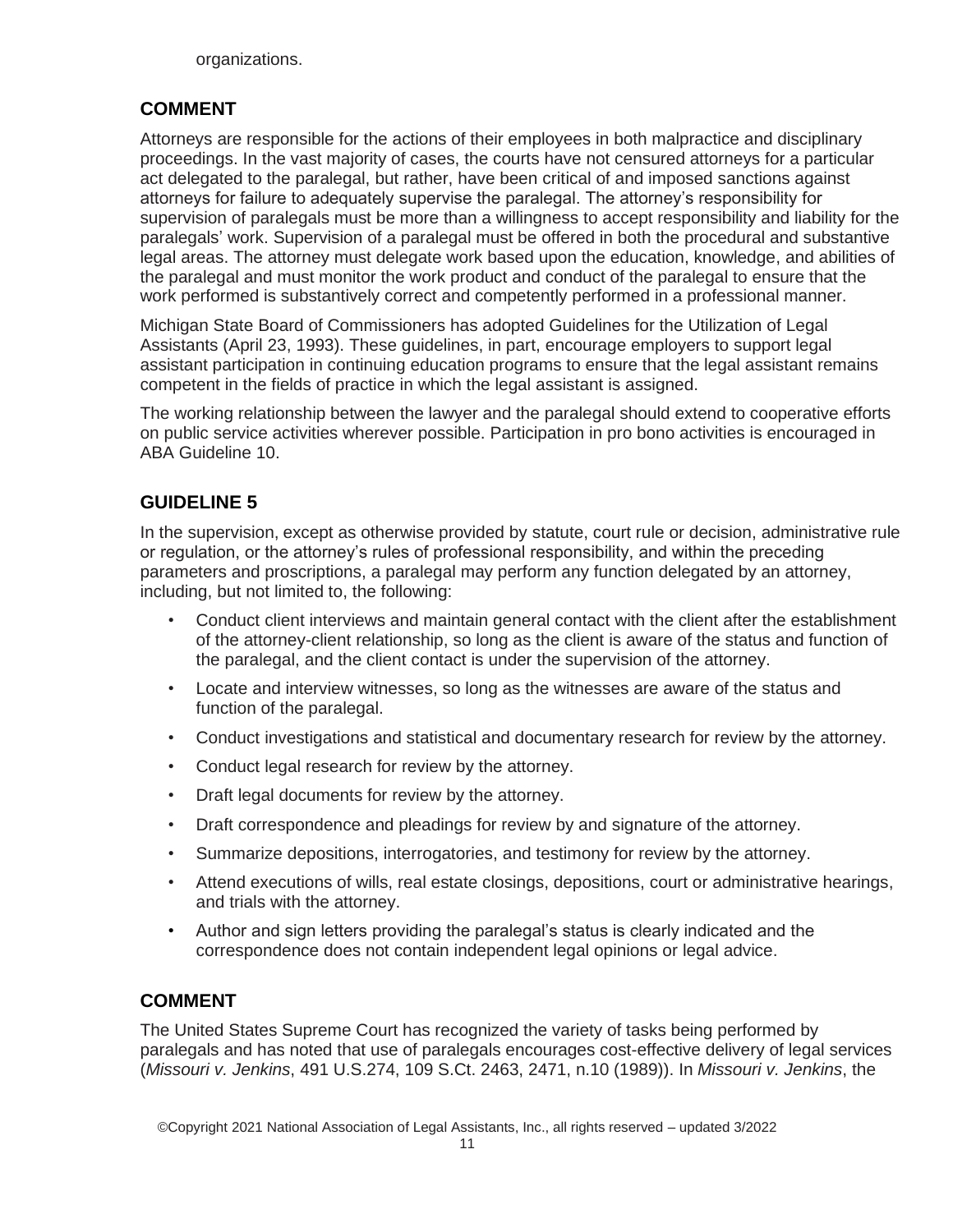Court further held that paralegal time should be included in compensation for attorney fee awards at the market rate of the relevant community to bill paralegal time. Courts have held that paralegal fees are not a part of the overall overhead of a law firm. Paralegal services are billed separately by attorneys and decrease litigation expenses. Tasks performed by paralegals must contain substantive legal work under the direction or supervision of an attorney, such that if the paralegal were not present, the work would be performed by the attorney.

In *Taylor v. Chubb* (874 P.2d 806 (Okla. 1994)), the Court ruled that attorney fees awarded should include fees for services performed by paralegals and, further, defined tasks which may be performed by the paralegal under the supervision of an attorney including, among others: interview clients; draft pleadings and other documents; carry on legal research, both conventional and computer aided; research public records; prepare discovery requests and responses; schedule depositions and prepare notices and subpoenas; summarize depositions and other discovery responses; coordinate and manage document production; locate and interview witnesses; organize pleadings, trial exhibits, and other documents; prepare witness and exhibit lists; prepare trial notebooks; prepare for the attendance of witnesses at trial; and assist lawyers at trials.

Except for the specific proscription contained in Guideline 1, the reported cases do not limit the duties which may be performed by a paralegal under the supervision of the attorney.

An attorney may not split legal fees with a paralegal, nor pay a paralegal for the referral of legal business. An attorney may compensate a paralegal based on the quantity and quality of the paralegal's work and value of that work to a law practice.

# **CONCLUSION**

These Standards and Guidelines were developed from generally accepted practices. Each supervising attorney must be aware of the specific rules, decisions, and statutes applicable to paralegals within the paralegal's jurisdiction.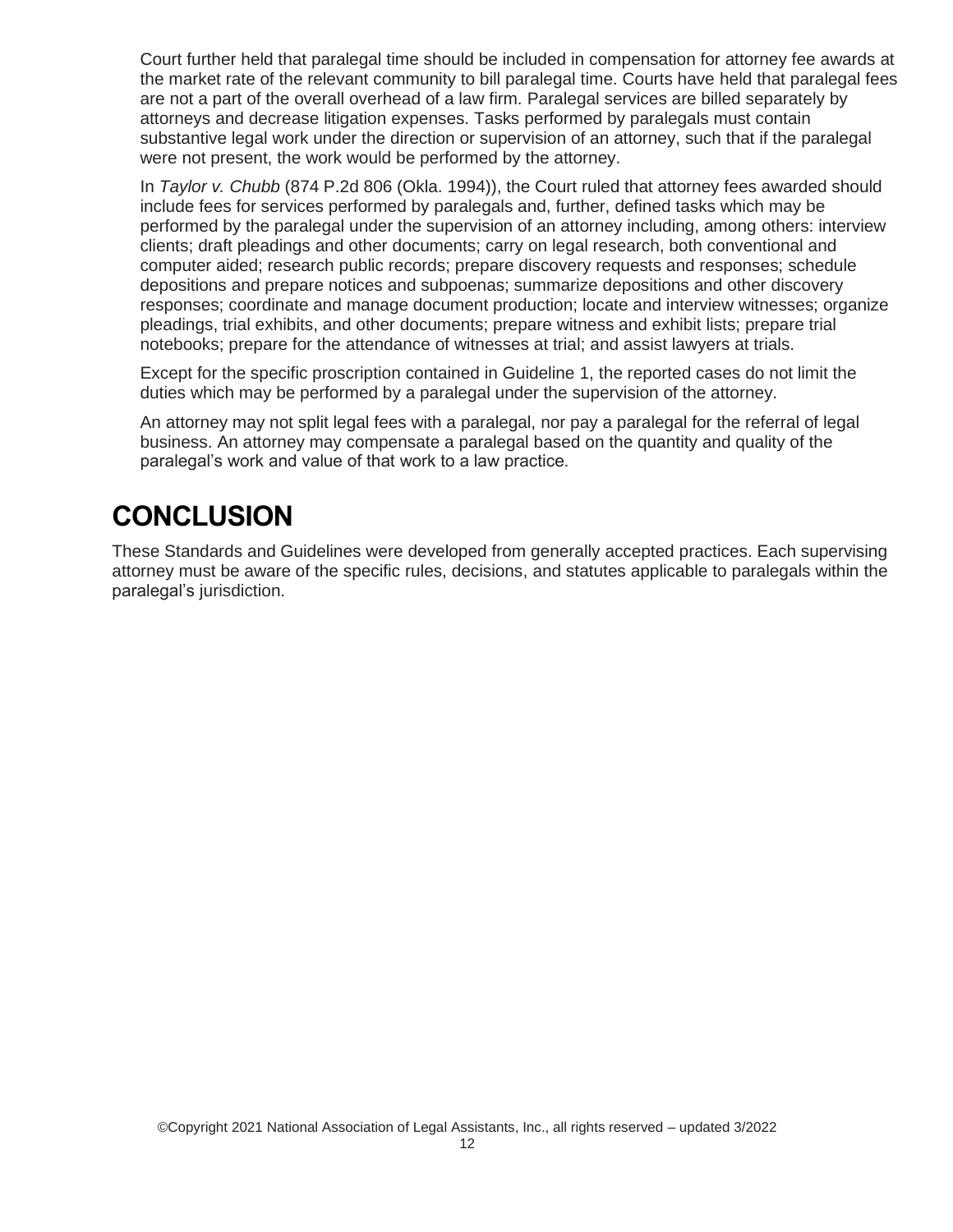# **ADDENDUM**

For further information, the following cases may be helpful to you:

#### **Duties**

*Taylor v. Chubb*, 874 P.2d 806 (Okla. 1994); *McMackin v. McMackin*, 651 A.2d 778 (Del.Fam Ct 1993); *Davis v. Mostyn Law Firm, P.C*. (S.D. Tex., 2012)

#### **Work Product**

*Fine v. Facet Aerospace Products Co*., 133 F.R.D. 439 (S.D.N.Y. 1990)

#### **Unauthorized Practice of Law**

*Akron Bar Assn. v. Green,* 673 N.E.2d 1307 (Ohio 1997); *In Re Hessinger & Associates,* 192 B.R. 211 (N.D. Calif. 1996); *In the Matter of Bright,* 171 B.R. 799 (Bkrtcy. E.D. Mich); *Louisiana State Bar Assn v. Edwins,* 540 So.2d 294 (La. 1989); *Doe v. Condon,* 532 S.E.2d 879, 341 S.C. 22 (S.C., 2000)

#### **Attorney/Client Privilege**

*In Re Complex Asbestos Litigation,* 232 Cal. App. 3d 572 (Calif. 1991); *Makita Corp. v. U.S.,* 819 F.Supp. 1099 (CIT 1993)

#### **Conflicts**

*In Re Complex Asbestos Litigation,* 232 Cal. App. 3d 572 (Calif. 1991); *Makita Corp. v. U.S.,* 819 F.Supp. 1099 (CIT 1993); *Phoenix Founders, Inc., v. Marshall,* 887 S.W.2d 831 (Tex. 1994); *Smart Industries v. Superior Court,* 876 P.2d 1176 (Ariz. App. Div.1 1994)

#### **Supervision**

*Matter of Martinez,* 754 P.2d 842 (N.M. 1988); *State v. Barrett,* 483 P.2d 1106 (Kan. 1971); *Hayes v. Central States Orthopedic Specialists, Inc.,* 2002 OK 30, 51 P.3d 562; *Liebowitz v. Eighth Judicial District Court of Nevada,* Nev Sup Ct., No 39683, November 3, 2003, clarified in part and overrules in part *Ciaffone v. District Court*, 113 Nev 1165, 945. P2d 950 (1997)

#### **Fee Awards**

*In Re Bicoastal Corp.,* 121 B.R. 653 (Bktrcy.M.D.Fla. 1990); *In Re Carter,* 101 B.R. 170 (Bkrtcy.D.S.D. 1989); *Taylor v. Chubb,* 874 P.2d 806 (Okla.1994); *Missouri v. Jenkins,* 491 U.S. 274, 109 S.Ct. 2463, 105 L.Ed.2d 229 (1989) 11 U.S.C.A.'330; *McMackin v. McMackin,* Del.Fam.Ct. 651 A.2d 778 (1993); *Miller v. Alamo,* 983 F.2d 856 (8th Cir. 1993); *Stewart v. Sullivan,* 810 F.Supp. 1102 (D.Hawaii 1993); *In Re Yankton College,* 101 B.R. 151 (Bkrtcy. D.S.D. 1989); *Stacey v. Stroud,* 845 F.Supp. 1135 (S.D.W.Va. 1993); *Missouri v. Jenkins Agyei,* 491 U.S. 274, 109 S.Ct. 2463, 105 L.Ed.2d 229 (1989); Upheld by the U.S. Supreme Court in *Richlin Sec. Serv. Co. v. Chertoff,* 128 S.Ct. 2007, 170 L.Ed.2d 960, 553 U.S. 571, 8 Cal. Daily Op. Serv. 6601, 22 Fla. L. Weekly Fed. S 279, 76 USLW 4360, 2008 Daily Journal D.A.R. 8004 (2008); *Nolen v. Colvin (W.D. Okla., 2013) –* Court utilizes NALA's wage report to affirm paralegals rate in the case

**Court Appearances** *Louisiana State Bar Assn v. Edwins,* **540 So.2d 294 (La. 1989)**